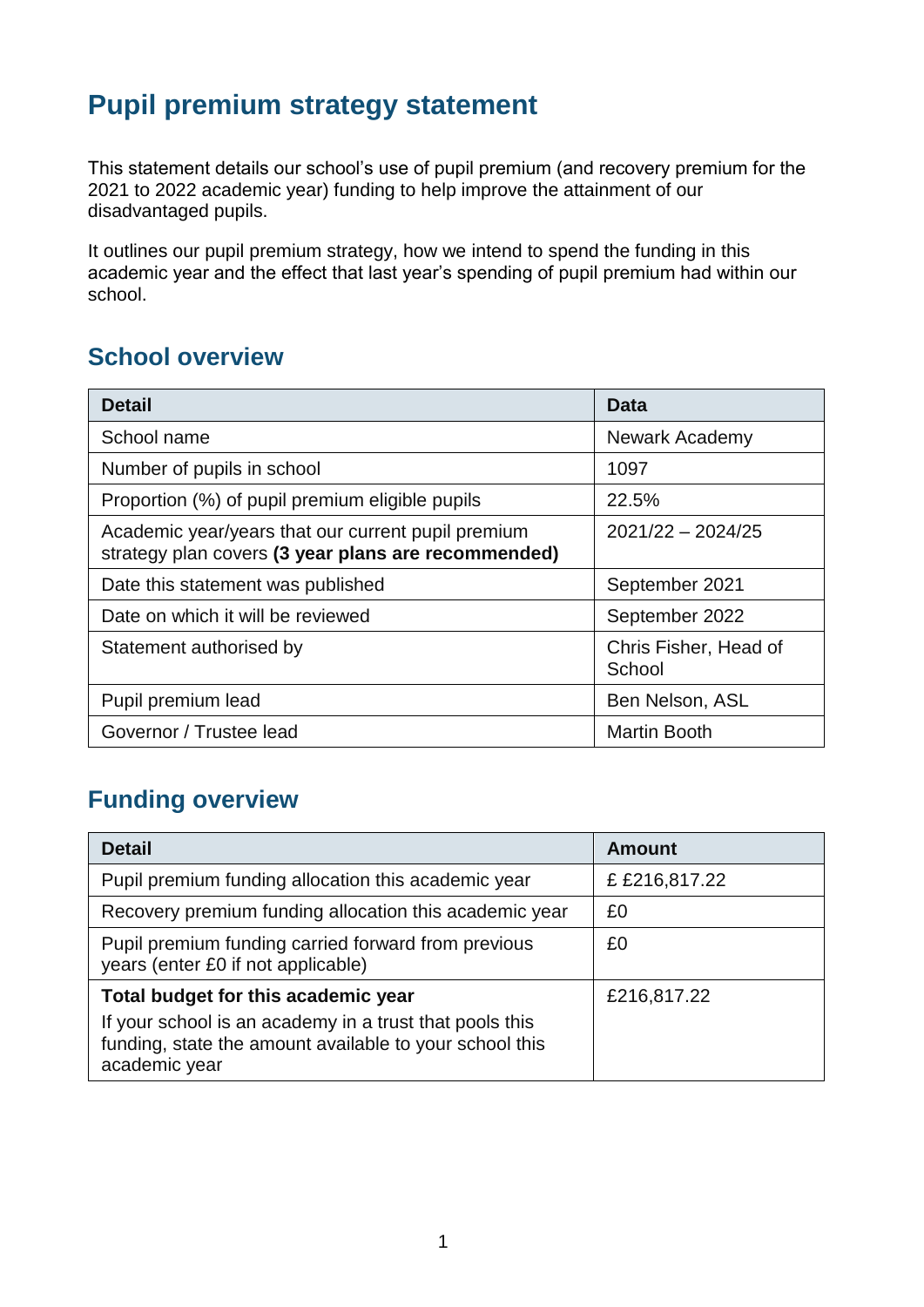# **Part A: Pupil premium strategy plan**

### **Statement of intent**

*From our academy intent– "We are passionately committed to providing the highest standard of education all children in our community deserve" - This is especially important for our most disadvantaged students who often face additional challenges.*

The intent of our disadvantaged pupils' strategy is to ensure equality for all *disadvantaged pupils to ensure that they have a greater chance of success in life and support the ongoing goal for better social mobility in our community. Through our unashamedly high expectations of all students, irrespective of background or label, we have the highest ambitions for all to achieve their best. We endeavour to create a culture of collective responsibility for our students, from our Governors, SLT, Middle Leaders, Pastoral team, Support staff, Teachers and Crew Leaders. All staff are committed to making positive changes in our students lives.*

*Our Academy is located in an area where social mobility is in the lowest 20% in the country (Newark and Sherwood ranked 12th lowest in the country) as a result a large proportion of our students join our academy from a lower socio-economic background presenting challenges around prior learning, language and aspirations. Despite this we take a learning led approach, not a label led approach. Our students are not at risk of underachieving because they are 'Pupil premium' or any other label, but because of the recognised impacts of lower socio economics in our community and the disadvantage this generates on their learning over time. This is a long-term strategy, not a quick fix.*

*Our strategy is entrenched in assessment, not assumptions of our students. Evidence and experiences show the most important and impactful area we can provide this for our PP students (and all our students) is in ensuring every student is exposed to the highest quality teaching in positive learning environments and so investment in our staff is at heart of everything in our school. With a dedicated Teaching and Learning team providing high quality, bespoke CPL opportunities, research driven best practices shared, an open-door policy and a culture of self-improvement we endeavour to make sure all staff at Newark Academy are constantly improving their practices.*

*At the Newark Academy our approach will be responsive to the specific challenges of our students' individual needs, centred in a clear focus on 'getting to know our students' not generic labelling of disadvantaged students or assumptions based on a classification. Our approach will be constantly reflected on and evaluated to measure impact and effectiveness and use the most up to date research and evidence we can.*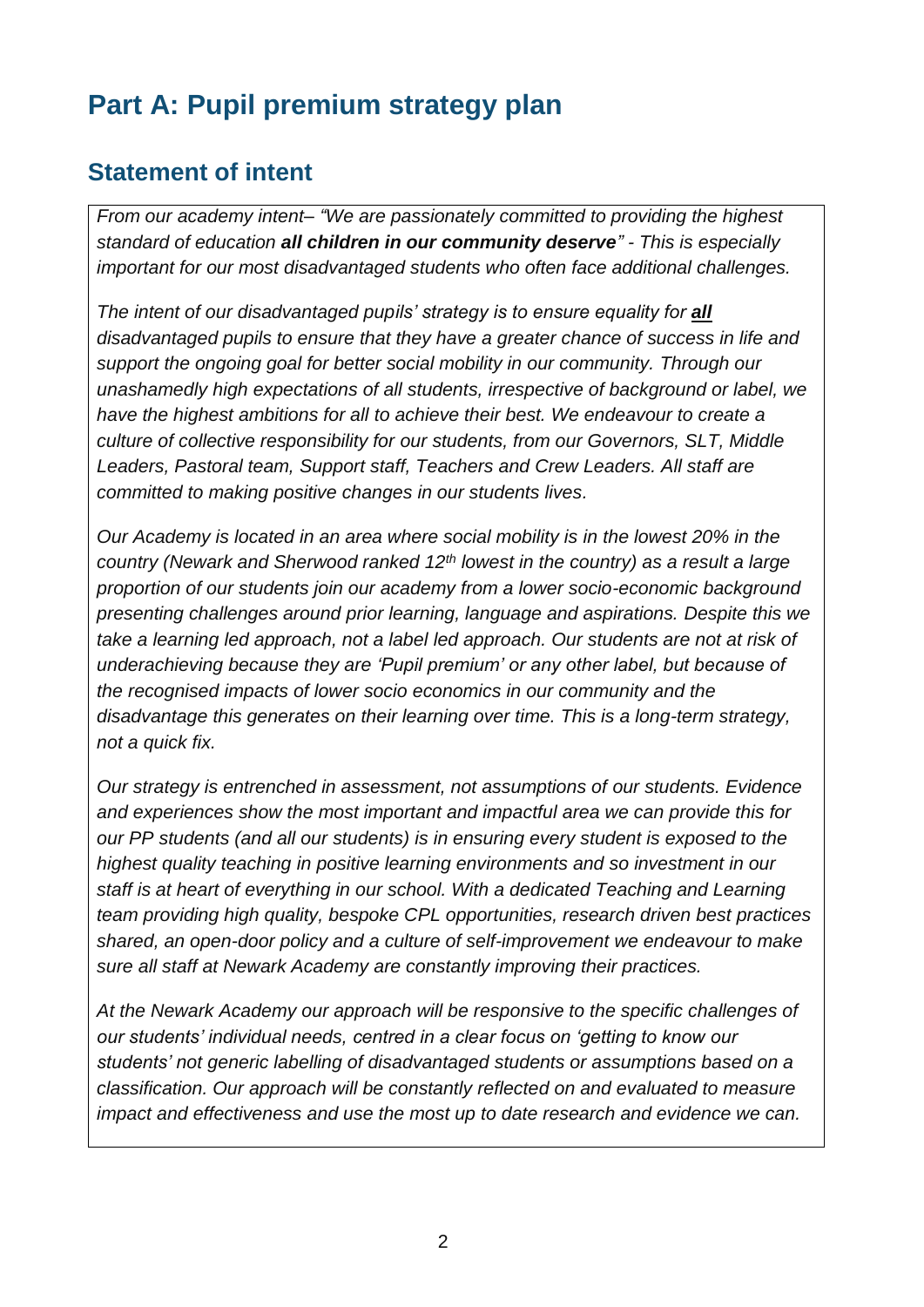*Securing a whole academy collective buy-in and commitment to addressing disadvantages in our learners and the impact it can have on their learning is a crucial part of our plan, with frequent updates and reviews.*

*Our interleaved approach will focus on*

- *High quality teaching and learning with a challenging and inclusive curriculum*
- *Early, appropriate and bespoke academic interventions based on assessment of need*
- *Wider approaches to improve engagement, attendance and attitude to learning*

## **Challenges**

This details the key challenges to achievement that we have identified among our disadvantaged pupils.

| <b>Challenge</b><br>number | <b>Detail of challenge</b>                                                                                                                                                                                                      |
|----------------------------|---------------------------------------------------------------------------------------------------------------------------------------------------------------------------------------------------------------------------------|
| 1                          | <b>Academic progress</b>                                                                                                                                                                                                        |
|                            | Progress - PPs students typically have lower KS2 results and engagement with<br>school and so struggle to 'catch up'. Higher % of PP in lower settings as a<br>result. The evidence below shows the KS2 scores for PP vs Non-PP |
|                            | Average PP scores vs Non-PP (KS2 English and Maths Averages for 2021/22<br>current years 9, 10 and 11)                                                                                                                          |
|                            | <b>Current Year 9</b><br>$PP = 100.6 - Non-PP = 103.4$<br>Current Year 10                                                                                                                                                       |
|                            | $PP = 99.25 - Non-PP = 103.5$                                                                                                                                                                                                   |
|                            | <b>Current Year 11</b><br>$PP = 99.4 - Non-PP = 102$                                                                                                                                                                            |
|                            | This is also seen in reading ages with our current Year 7 cohort (2021/22)                                                                                                                                                      |
|                            | 33% of PP students in Year 7 (2021/22 cohort) have a reading age below 10<br>years                                                                                                                                              |
|                            | Last year (2020/21) KS4 outcomes PP students progress was below that of the<br>Non-PP students                                                                                                                                  |
|                            | PP Student P8 score = $-0.69$ vs cohort average of $+0.28$<br>This was even more marked in our PP Males (P8 = $-1.13$ )                                                                                                         |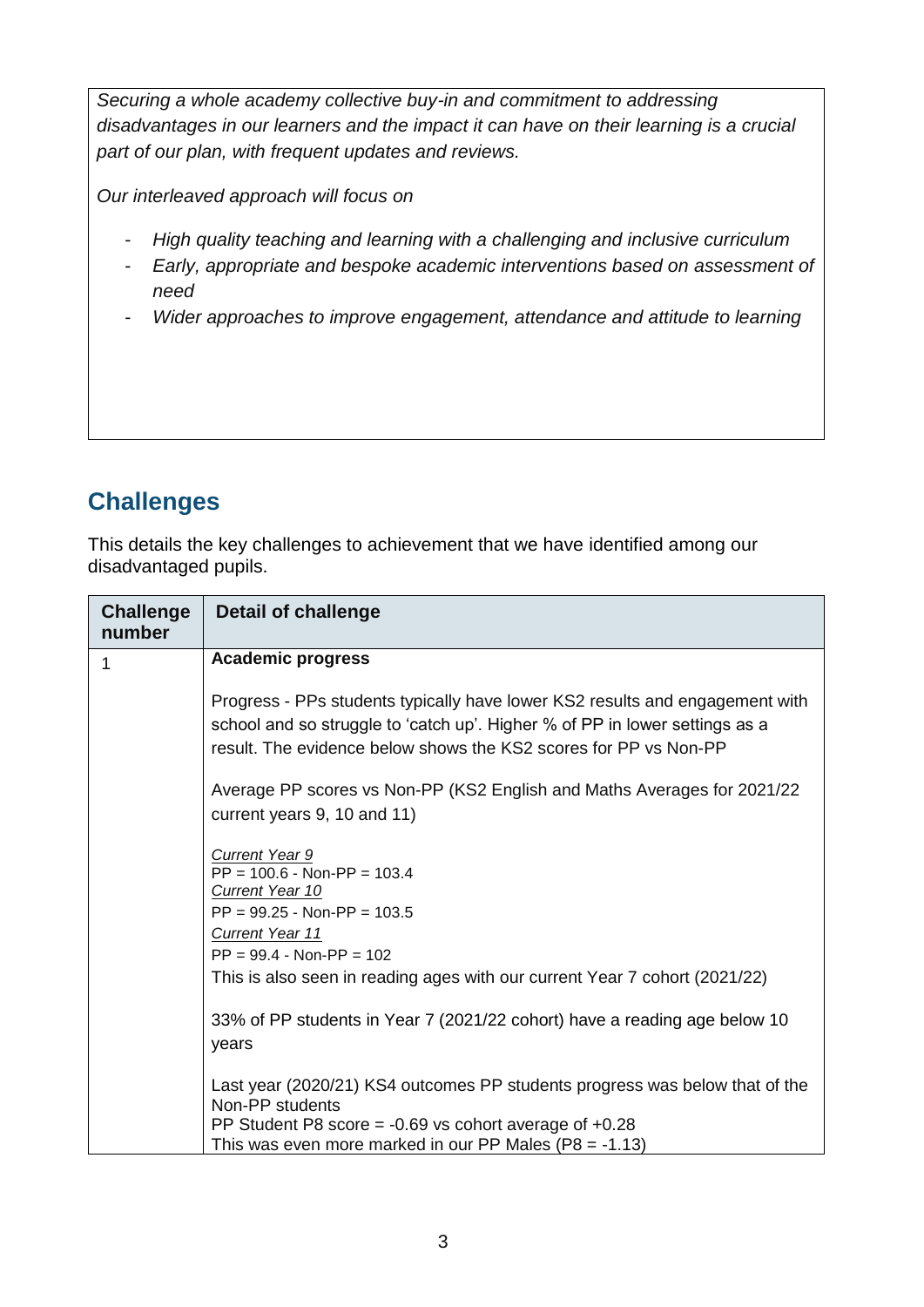| $\overline{2}$ | Aspirations and engagement - PP student's engagement in lessons is often<br>reduced due to lack of desire to explore post 16 aspirations. PP students often<br>lack role models for success and so aspirations are again hindered                                                                                                                                |        |  |                                                                                                                                                                   |  |  |
|----------------|------------------------------------------------------------------------------------------------------------------------------------------------------------------------------------------------------------------------------------------------------------------------------------------------------------------------------------------------------------------|--------|--|-------------------------------------------------------------------------------------------------------------------------------------------------------------------|--|--|
|                | Engagement in lessons can be impeded through lack of cultural capital<br>compared to peers or material factors such as correct equipment                                                                                                                                                                                                                         |        |  |                                                                                                                                                                   |  |  |
|                | Low aspirations and engagement can lead to off task behaviours, disruption of<br>learning, negative relationships formed with staff and anti-school sub cultures                                                                                                                                                                                                 |        |  | formed                                                                                                                                                            |  |  |
|                | Group                                                                                                                                                                                                                                                                                                                                                            |        |  | Attendance average                                                                                                                                                |  |  |
|                | Overall                                                                                                                                                                                                                                                                                                                                                          |        |  | 92.3%                                                                                                                                                             |  |  |
|                | Male                                                                                                                                                                                                                                                                                                                                                             |        |  | 92.3%                                                                                                                                                             |  |  |
|                | Female                                                                                                                                                                                                                                                                                                                                                           |        |  | 92.2%                                                                                                                                                             |  |  |
|                | <b>PP</b>                                                                                                                                                                                                                                                                                                                                                        |        |  | 88%                                                                                                                                                               |  |  |
|                | At our first ATL collection point (October 2021)                                                                                                                                                                                                                                                                                                                 |        |  |                                                                                                                                                                   |  |  |
|                | Year Group                                                                                                                                                                                                                                                                                                                                                       | PP ATL |  | <b>NON-PP ATL</b>                                                                                                                                                 |  |  |
|                | $\overline{7}$                                                                                                                                                                                                                                                                                                                                                   | 1.92   |  | 1.83                                                                                                                                                              |  |  |
|                | 8                                                                                                                                                                                                                                                                                                                                                                | 1.98   |  | 1.81                                                                                                                                                              |  |  |
|                | 9                                                                                                                                                                                                                                                                                                                                                                | 1.84   |  | 1.72                                                                                                                                                              |  |  |
|                | 10                                                                                                                                                                                                                                                                                                                                                               | 1.93   |  | 1.83                                                                                                                                                              |  |  |
|                | 11                                                                                                                                                                                                                                                                                                                                                               | 1.80   |  | 1.67                                                                                                                                                              |  |  |
|                |                                                                                                                                                                                                                                                                                                                                                                  |        |  |                                                                                                                                                                   |  |  |
|                | school for the 1 <sup>st</sup> $\frac{1}{2}$ term                                                                                                                                                                                                                                                                                                                |        |  | This is also seen in our attendance data - below is the averages across the                                                                                       |  |  |
|                | This is supported by historic data                                                                                                                                                                                                                                                                                                                               |        |  |                                                                                                                                                                   |  |  |
| 3              | <b>Covid impact</b> – "The gap in average attainment between those eligible for<br>Pupil Premium and their peers continued to grow across the majority of year<br>groups and subjects" (EEF report)<br>Engagement with online learning throughout both lockdowns indicator that PP<br>students were less likely to engage than Non-PP students. According to the |        |  |                                                                                                                                                                   |  |  |
|                | DFE - "Pupils from disadvantaged backgrounds experienced higher levels of<br>loss than their non-disadvantaged peers (1 month more learning loss in<br>reading and 0.5 months more in mathematics compared to their non-<br>disadvantaged peers)"                                                                                                                |        |  |                                                                                                                                                                   |  |  |
| 4              | is lower in our PP student's vs Non-PP students.                                                                                                                                                                                                                                                                                                                 |        |  | <b>Parental support</b> - might be limited due to own lack of confidence in ability to<br>support. We have observed parental engagement with achievement evenings |  |  |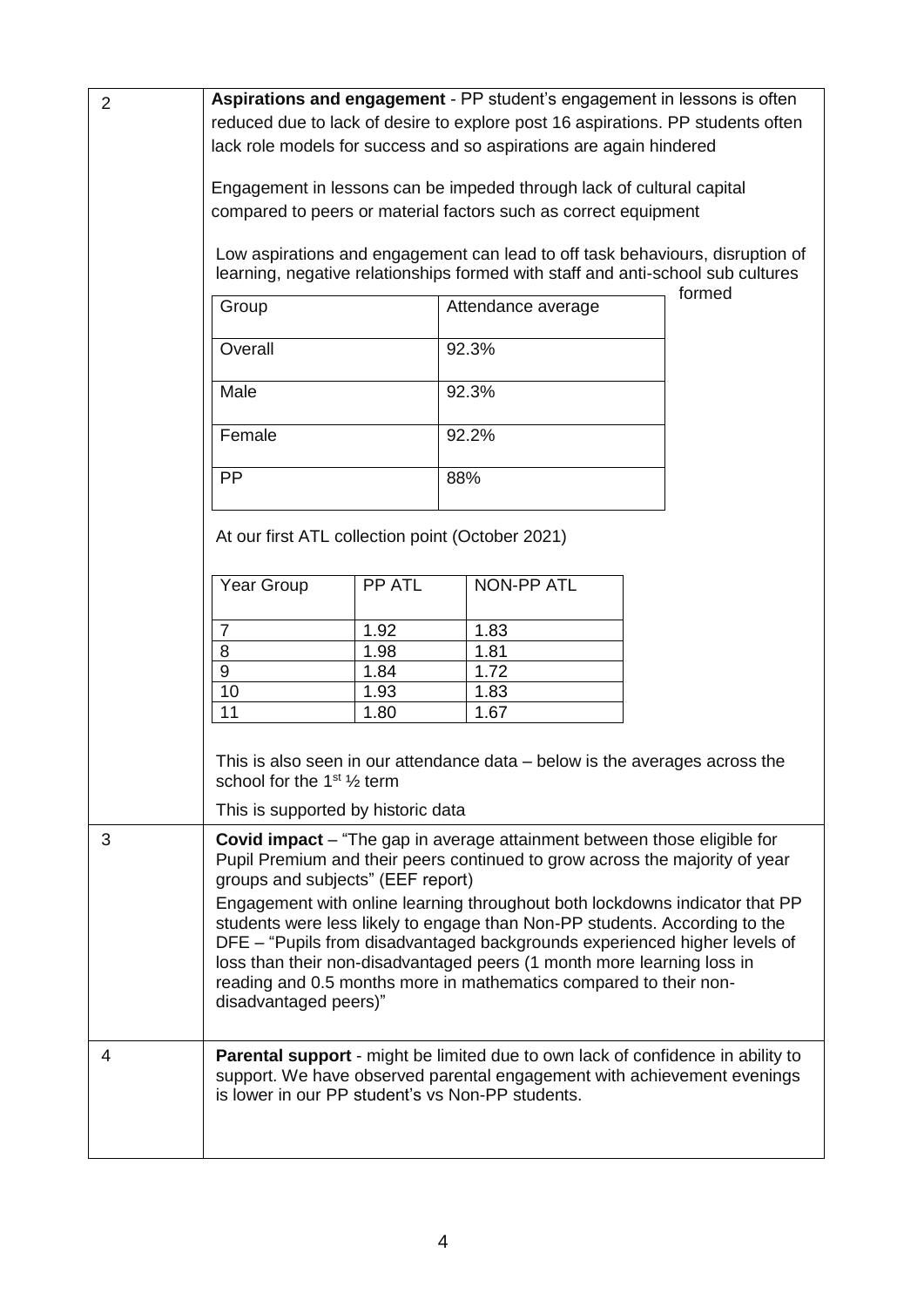| 5 | Independent learning - We have observed a greater number of negative<br>incidents for lack of homework in PP student's vs Non-PP students across all<br><b>Key Stages</b><br>Lack of engagement to homework and revision due to material deprivation, for<br>example lack of equipment or space to complete work. Transport home from<br>boosters/intervention might be an issue |
|---|----------------------------------------------------------------------------------------------------------------------------------------------------------------------------------------------------------------------------------------------------------------------------------------------------------------------------------------------------------------------------------|
|   | Current academic year to date shows average number of non-completed<br>homework events in PP students VS Non-PP students<br>$PP = 0.44$<br>Overall average $= 0.3$                                                                                                                                                                                                               |
| 6 | Self-regulation and metacognition - QE and learning walks observations<br>indicate that many lower attaining students that are PP lack the appropriate                                                                                                                                                                                                                           |
|   | metacognition strategies when undertaking more challenging tasks leading to<br>less progress made at times. PP book looks and learning walks with specific<br>PP focus support.                                                                                                                                                                                                  |

## **Intended outcomes**

This explains the outcomes we are aiming for **by the end of our current strategy plan**, and how we will measure whether they have been achieved.

| <b>Intended outcome</b>                                                      | <b>Success criteria</b>                                                                                                                                        |
|------------------------------------------------------------------------------|----------------------------------------------------------------------------------------------------------------------------------------------------------------|
| Improve the KS4<br>1)<br>progress outcomes of                                | 100% of PP students to make progress at the same rate or<br>higher than their FFTD5                                                                            |
| all PP students                                                              | PP student progress at KS4 is as high or higher than national<br>averages at KS4                                                                               |
|                                                                              | Current Year 11 cohort (2021/22) FFTD5 target for PP students<br>is a P8 score on 0.73                                                                         |
|                                                                              | 15.6% of this cohort are to be entered for EBACC (higher than<br>the year group average $-14.3\%$ )                                                            |
| 2)<br>Improved engagement<br>in all aspects of school<br>life and well being | Ensure a collective buy-in from all stakeholders to commit to<br>addressing disadvantages across the school. To improve<br><b>ATL</b> scores<br>$\blacksquare$ |
|                                                                              | Attendance<br>$\blacksquare$                                                                                                                                   |
|                                                                              | Positive vs negative celebration points.                                                                                                                       |
|                                                                              | Raised awareness of PP students and agenda across the<br>school and with key stakeholders                                                                      |
|                                                                              | Increased ATL, PP students to achieve an average of 1.8 or<br>lower                                                                                            |
|                                                                              | Behaviour points, PP students to have a 97% or better positive<br>to negative ratio                                                                            |
|                                                                              | Attendance to match that of Non-PP students – to beat school<br>target of 96%                                                                                  |
|                                                                              | Review of PP data at all data collection points to continue<br>ongoing monitoring of this target                                                               |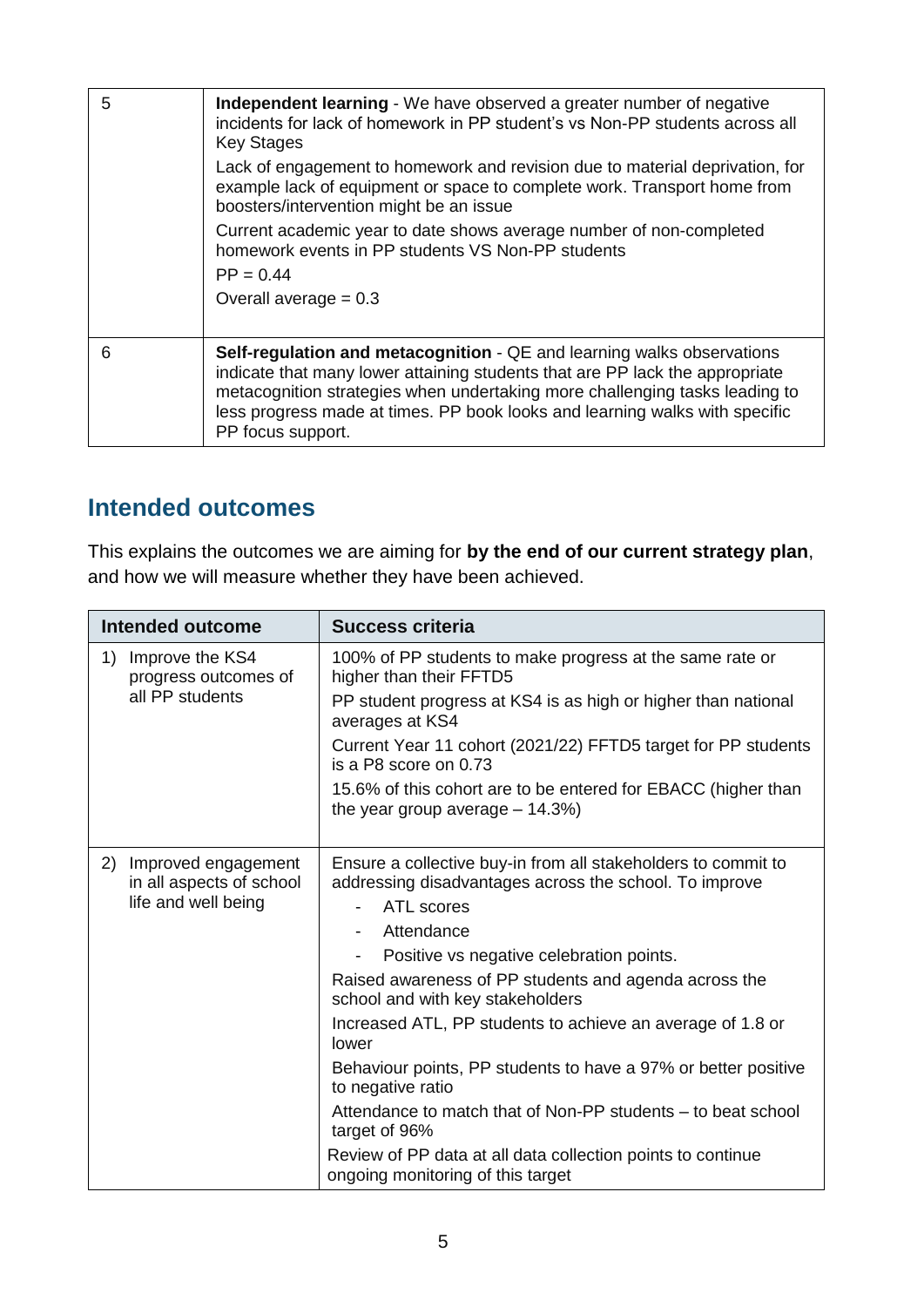|    |                                                                                    | https://www.gov.uk/government/publications/school-<br>attendance/framework-for-securing-full-attendance-actions-for-<br>schools-and-local-authorities<br>"Pupils needs, not labels, should drive strategy assessment<br>not assumptions, should drive activity" - (Addressing<br>educational disadvantage in schools and colleges. The Essex<br>Way, M, Rowland) Creation on PP profiles outlining specific<br>academic and wider support with frequent reviews of progress<br>Student voice to continue monitoring of support<br>Appointment of ASL with PP focus                                                                                                      |
|----|------------------------------------------------------------------------------------|-------------------------------------------------------------------------------------------------------------------------------------------------------------------------------------------------------------------------------------------------------------------------------------------------------------------------------------------------------------------------------------------------------------------------------------------------------------------------------------------------------------------------------------------------------------------------------------------------------------------------------------------------------------------------|
| 3) | Improved experiences<br>through a challenging,<br>wide and ambitious<br>curriculum | A whole school focus on curriculum design and implementation<br>to ensure all students are exposed to highly ambitious and<br>wide-ranging curriculums.<br>Frequent curriculum reviews and dedicated department<br>development time to collaborative planning.<br>Ongoing bespoke CPL packages for all staff to improve recall<br>and retrieval, modelling, questioning, oracy, scaffolding and<br>support and assessment. To be seen in improved focus and<br>outcomes in lessons through book looks and learning walks.<br>Alongside this an improved and wide-ranging enrichment<br>programme with a target to increase PP participation in<br>enrichment attendance |
| 4) | Improved enrichment<br>opportunities and<br>engagement in PP<br>students           | Development of ASL role on improving student engagements in<br>the Academy. A wider range of enrichment opportunities and<br>supportive funding to help PP engagement in enrichment                                                                                                                                                                                                                                                                                                                                                                                                                                                                                     |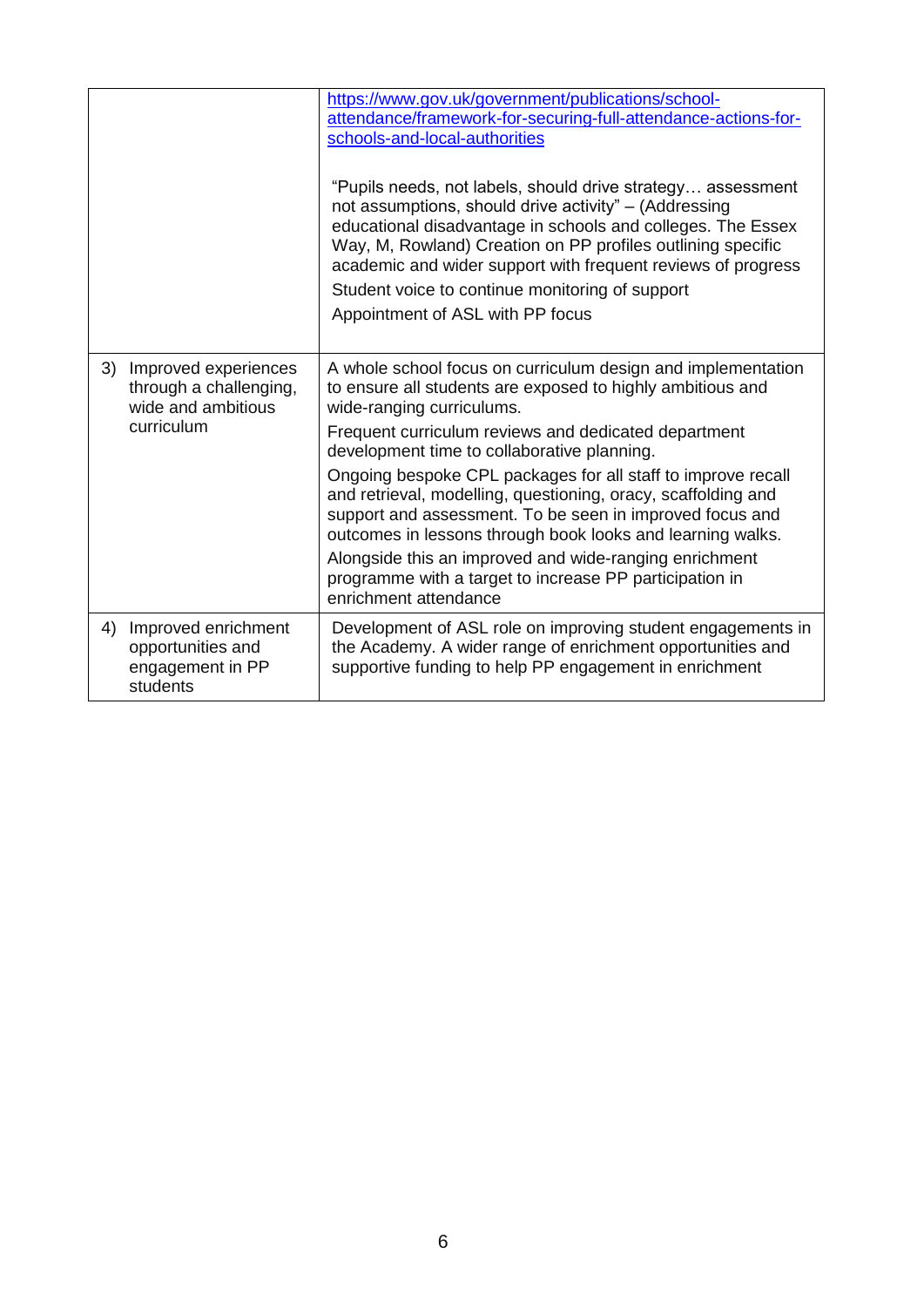# **Activity in this academic year**

This details how we intend to spend our pupil premium (and recovery premium funding) **this academic year** to address the challenges listed above.

#### **Teaching (for example, CPD, recruitment and retention)**

Budgeted cost: £ *approximately £193,000*

| <b>Activity</b>                                                                                                                                          | Evidence that supports this approach                                                                                                                                                                                                                                                                                                                                                                                                                                                                                                                                       | <b>Challenge</b><br>number(s)<br>addressed |
|----------------------------------------------------------------------------------------------------------------------------------------------------------|----------------------------------------------------------------------------------------------------------------------------------------------------------------------------------------------------------------------------------------------------------------------------------------------------------------------------------------------------------------------------------------------------------------------------------------------------------------------------------------------------------------------------------------------------------------------------|--------------------------------------------|
| Staffing in<br>specialist areas                                                                                                                          | To ensure all areas of school (both teaching<br>and non-teaching) are staffed by specialists.<br>Also ensure class sizes are maintained at a<br>level conducive to learning. Key subject<br>areas such as Maths, English, Science,<br>Pastoral, Social Sciences and Humanities all<br>targeted as part of this. EEF - "Ensuring an<br>effective teacher is in front of every class,<br>and that every teacher is supported to<br>keep improving, is the key ingredient of a<br>successful school and should rightly be<br>the top priority for Pupil Premium<br>spending." | 1, 2, 3 and 4                              |
| <b>Bespoke CPL</b><br>programme<br>targeting<br>Recall and<br>retrieval<br>Questioning<br>Modelling<br>Oracy<br>Scaffolding<br>and support<br>assessment | To improve all students by developing meta-<br>cognitive and self-regulation skills - https://ed-<br>ucationendowmentfoundation.org.uk/educa-<br>tion-evidence/teaching-learning-toolkit/meta-<br>cognition-and-self-regulation<br>And feedback - https://educationendow-<br>mentfoundation.org.uk/education-evi-<br>dence/teaching-learning-toolkit/feedback<br>This will involve ongoing teacher training and<br>support from the Teaching and Learning team                                                                                                             | 1, 2, 3 and 4                              |
| Communication<br>strategy                                                                                                                                | Built in communication lessons and communi-<br>cations whole school lead to improve the liter-<br>acy, oracy and communication in KS3 stu-<br>dents<br>https://educationendowmentfounda-<br>tion.org.uk/education-evidence/teaching-learn-<br>ing-toolkit/reading-comprehension-strategies<br>alongside this in improving literacy in all sub-<br>ject areas following recommendations from<br>the EEF - https://educationendowmentfounda-<br>tion.org.uk/education-evidence/guidance-re-<br>ports/literacy-ks3-ks4                                                        | 1, 2, 3 and 4                              |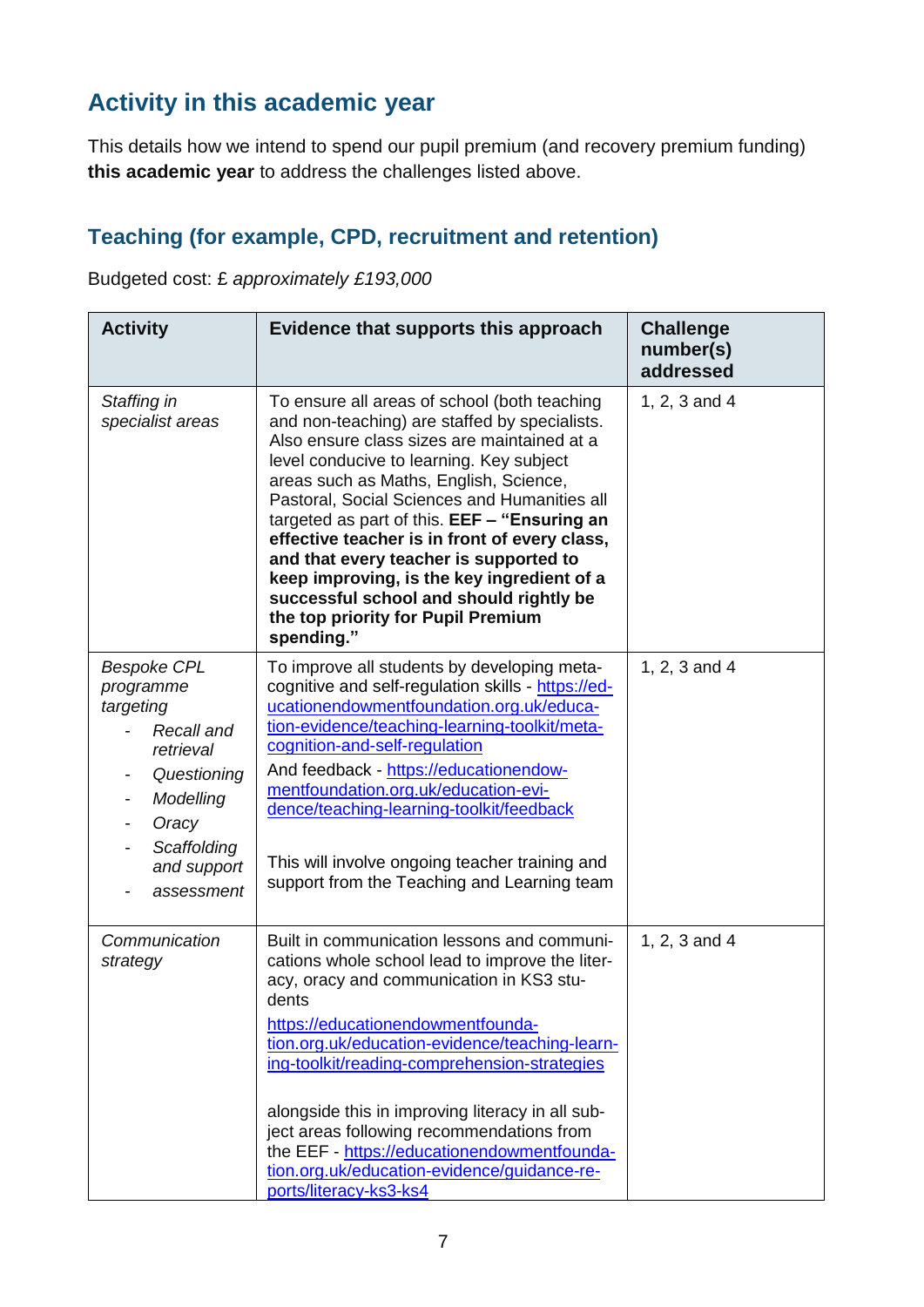| The NA6 reading buddy strategy with identi-<br>fied low ability reading ages in KS3 -<br>https://educationendowmentfounda-<br>tion.org.uk/education-evidence/teaching-learn-<br>ing-toolkit/peer-tutoring |  |
|-----------------------------------------------------------------------------------------------------------------------------------------------------------------------------------------------------------|--|
| KS3 DEAR strategy to increase reading op-<br>portunities - research shows that 15 minutes<br>reading per day makes exponential gains in<br>their literacy abilities (https://litera-<br>cytrust.org.uk/)  |  |

### **Targeted academic support (for example, tutoring, one-to-one support structured interventions)**

Budgeted cost: £ *TBC*

| <b>Activity</b>                                                                                          | Evidence that supports this approach                                                                                                                                                                                                                                                                                                                                                                                                                                                                                           | <b>Challenge</b><br>number(s)<br>addressed |
|----------------------------------------------------------------------------------------------------------|--------------------------------------------------------------------------------------------------------------------------------------------------------------------------------------------------------------------------------------------------------------------------------------------------------------------------------------------------------------------------------------------------------------------------------------------------------------------------------------------------------------------------------|--------------------------------------------|
| Year 11<br>evening 1-1<br>tutoring<br>programme<br>$2x10$ week<br>programmes                             | To provide students with the opportunity to seek<br>additional support with problems such as social<br>pressures, exam pressures, stress and anxiety that is<br>affecting their health and wellbeing. It is really important<br>that we are able to remove any barriers to learning, to<br>enable them to put all efforts into the studies and ensure<br>they are equipped to achieve their full potential.<br>https://educationendowmentfoundation.org.uk/education-<br>evidence/teaching-learning-toolkit/one-to-one-tuition | 1, 3 and 4                                 |
| Year 11<br>'Breakfast<br>'Study'<br>programme-<br><b>Staff overtime</b><br>payments and<br>refreshments. | To provide additional support from specialist staff for<br>students (PP and non-PP) prior to school starting. Both<br>academic and pastoral support offered.<br>https://educationendowmentfoundation.org.uk/education-<br>evidence/teaching-learning-toolkit/extending-school-time                                                                                                                                                                                                                                             | 1, 2, 3 and 4                              |
| 'YipiYap'<br>English<br>tutor/mentor for<br>4 days per<br>week.                                          | An academic tutor employed via an external company<br>(Yipiyap) who will provide bespoke 1-1 and small group<br>tutoring to targeted pupil premium students in English.<br>https://educationendowmentfoundation.org.uk/education-<br>evidence/teaching-learning-toolkit/one-to-one-tuition                                                                                                                                                                                                                                     | 1, 2, 3 and 4                              |
| <b>Maths</b><br>tutor/mentor for                                                                         | An academic tutor employed by the school who will<br>provide bespoke 1-1 and small group tutoring to targeted                                                                                                                                                                                                                                                                                                                                                                                                                  | 1, 2, 3 and 4                              |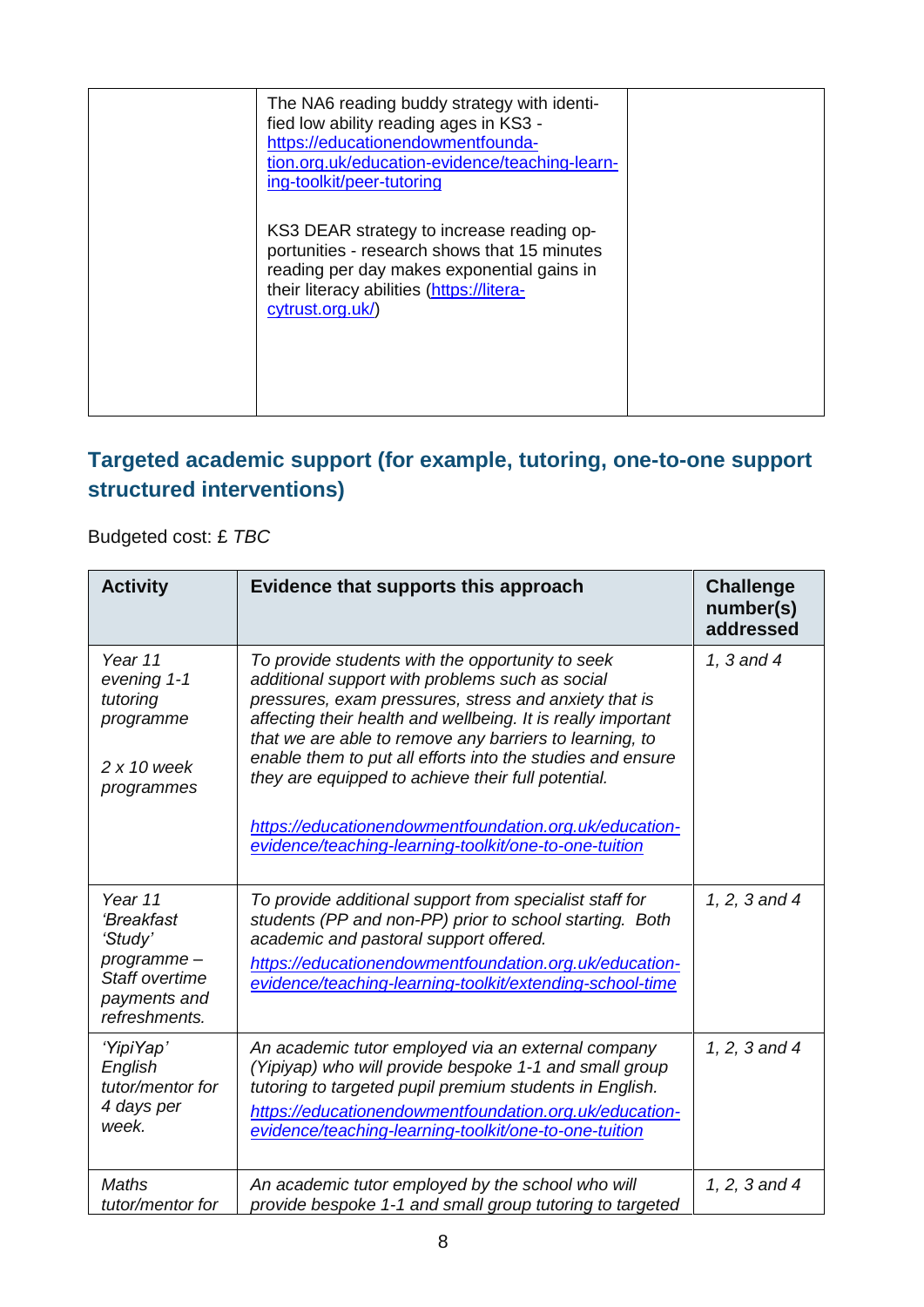| 4 days per<br>week.                                                                                                                                                                       | pupil premium students in Maths.<br>https://educationendowmentfoundation.org.uk/education-<br>evidence/teaching-learning-toolkit/one-to-one-tuition                                                                                                                                                                                                                        |               |
|-------------------------------------------------------------------------------------------------------------------------------------------------------------------------------------------|----------------------------------------------------------------------------------------------------------------------------------------------------------------------------------------------------------------------------------------------------------------------------------------------------------------------------------------------------------------------------|---------------|
| 'Open Basket'<br>tutor/mentor for<br>2 days a week.                                                                                                                                       | An academic tutor employed by the school who will<br>provide bespoke 1-1 and small group tutoring to targeted<br>pupil premium students in open basket subjects such as<br>Sport, Engineering and Health and Social Care.<br>https://educationendowmentfoundation.org.uk/education-<br>evidence/teaching-learning-toolkit/one-to-one-tuition                               | 1, 2, 3 and 4 |
| Core subject<br>revision<br>materials                                                                                                                                                     | All Year 11 PP students provided with revision materials<br><b>Maths revision cards</b><br>English language revision book<br>Science revision books<br>To ensure all Year 11 students have access to home<br>learning materials and be able to work independently<br>https://educationendowmentfoundation.org.uk/education-<br>evidence/teaching-learning-toolkit/homework | 1, 2, 3 and 4 |
| Purchase of<br>revision books<br>for PP students<br>in<br>Geography<br><b>Business</b><br>Hospitality<br>and catering<br><b>Music</b><br>Health and<br>social care<br>Drama<br><b>MFL</b> | Ensuring all students access to course materials to<br>support in curriculum areas. Additional revision and<br>vocab books to help students with independent learning<br>https://educationendowmentfoundation.org.uk/education-<br>evidence/teaching-learning-toolkit/homework                                                                                             | 1, 2, 3 and 4 |
| <b>First class</b><br>tailored<br>solutions 1 to 1<br>tutoring                                                                                                                            | Supporting students on AP to be provided with specialist<br>support<br>https://educationendowmentfoundation.org.uk/education-<br>evidence/teaching-learning-toolkit/one-to-one-tuition                                                                                                                                                                                     | 1, 2 and 3    |

### **Wider strategies (for example, related to attendance, behaviour, wellbeing)**

Budgeted cost: *approximately £15,000*

| <b>Activity</b> | Evidence that supports this approach | <b>Challenge</b><br>number(s)<br>addressed |
|-----------------|--------------------------------------|--------------------------------------------|
|-----------------|--------------------------------------|--------------------------------------------|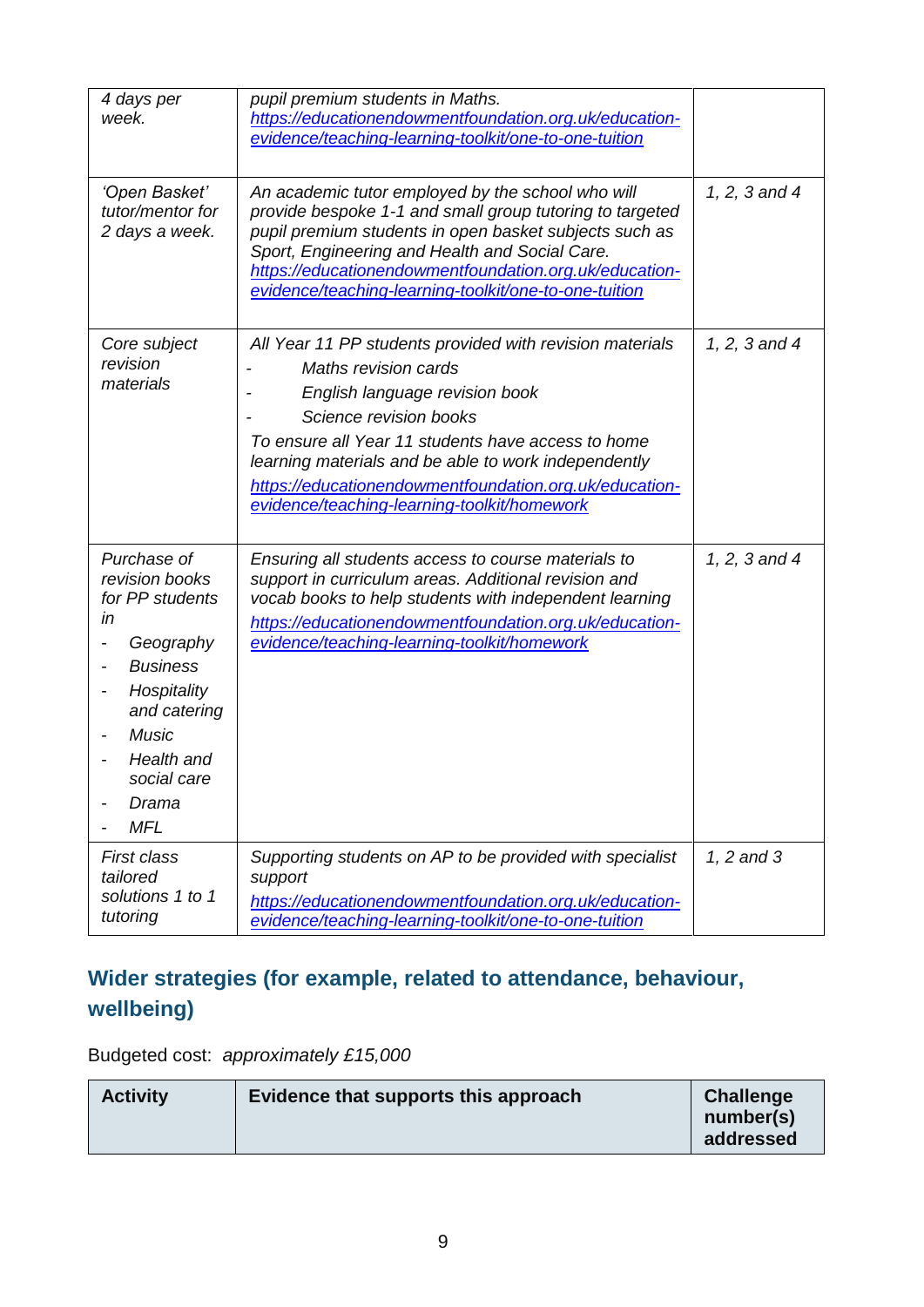| Talk the Talk'<br>oracy<br>workshops                                                                                                 | Develop student's self-confidence and oracy skills<br>through a focused whole-day workshop led by an oracy<br>based charity 'talk the talk'<br>https://educationendowmentfoundation.org.uk/education-<br>evidence/teaching-learning-toolkit/oral-language-<br><i>interventions</i>                                                                                                                                                                                                                                         | 2, $3$ and $4$ |
|--------------------------------------------------------------------------------------------------------------------------------------|----------------------------------------------------------------------------------------------------------------------------------------------------------------------------------------------------------------------------------------------------------------------------------------------------------------------------------------------------------------------------------------------------------------------------------------------------------------------------------------------------------------------------|----------------|
| <b>Active Listening</b>                                                                                                              | Providing emotional support for identified students to<br>support in their wellbeing, attendance and attitude to<br>learning<br>https://educationendowmentfoundation.org.uk/education-<br>evidence/teaching-learning-toolkit/social-and-emotional-<br>learning                                                                                                                                                                                                                                                             | 2, $3$ and $4$ |
| Financial<br>support for PP<br>students to<br>attend theatre<br>trip for GCSE<br>$subject -$<br>Macbeth and<br><b>Blood Brothers</b> | PP students offered free ticket for trip to the theatre to<br>see a live play. Supports academic progress as learned<br>text and helps build additional cultural capital through<br>new experience<br>https://educationendowmentfoundation.org.uk/education-<br>evidence/teaching-learning-toolkit/arts-participation                                                                                                                                                                                                      | 1, 2 and 3     |
| STEM - Trip to<br><b>National Space</b><br>centre in<br>Leicester                                                                    | As part of the new KS3 science curriculum pupils are<br>exploring elements of the universe as part of their 'Big<br>and Small' theme. This visit aims to bring an abstract<br>concept to life as well as offering experiences beyond<br>the local community for our pp pupils specifically.                                                                                                                                                                                                                                | 1, 2, 3 and 4  |
| STEM - Big<br><b>Bang Fair at the</b><br>NEC in<br>Birmingham                                                                        | To engage and encourage students to pursue a career<br>in science and STEM                                                                                                                                                                                                                                                                                                                                                                                                                                                 | 1, 2, 3 and 4  |
| <b>STEM - STEM</b><br>and Medicine<br>Programme                                                                                      | For students showing an interest in medicine careers -<br>programme in gaining experience in these programmes<br>to support future applications and career options in<br>STEM.                                                                                                                                                                                                                                                                                                                                             | 1, 2, 3 and 4  |
| SEND-<br>Purchasing of<br>books to<br>support<br>students in<br>understanding<br>their diagnosis                                     | Often Students are given a diagnosis from the<br>paediatrician and little other support.<br>They have no understanding of what that means for<br>them and how it will affect them for their future. These<br>books will help them understand their diagnosis and<br>engage more positively within school                                                                                                                                                                                                                   | 1, 2, 3 and 4  |
| SEND-<br>Geodesic dome                                                                                                               | The Geodesic dome will be built and maintained by our<br>ASDAN students. Students will learn advanced<br>carpentry schools and team skills including aspects of<br>health & safety. It will also contribute to DOE. Students<br>will use the dome to grow their own food and develop<br>the understanding of gardening skills and techniques.<br>They will maintain the dome and its contents all year<br>round in lesson and afterschool sessions as well as<br>looking after it over school holidays. Students will also | 1, 2, 3 and 4  |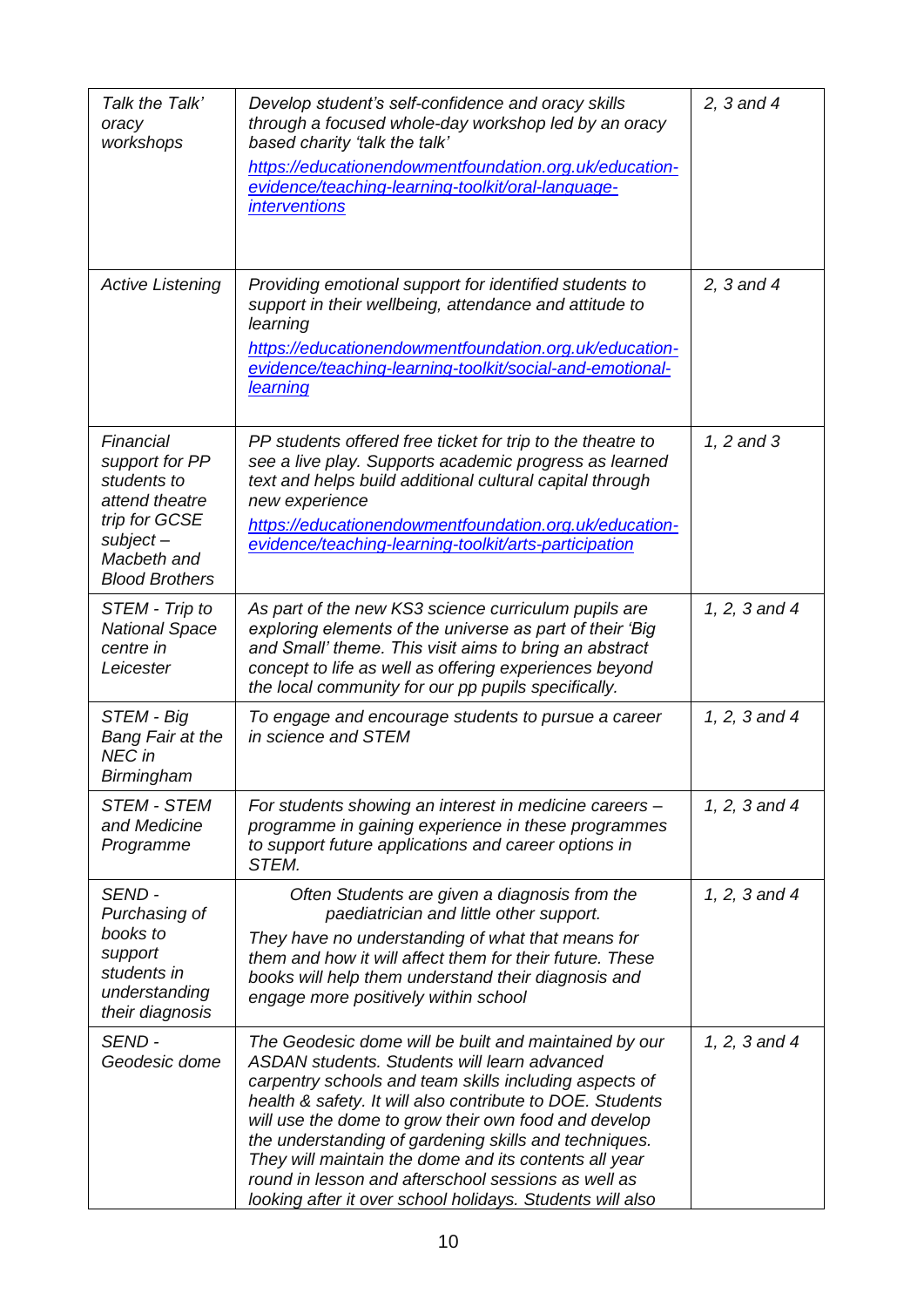|                                                                                           | be able to take part in scientific experiments and<br>produce research and data that will be fed back to the<br>Eden Project in Cornwall. Pupils will learn how to<br>prepare and cook what they produce and will be to grow<br>species of vegetables, plants, and flowers not ordinarily<br>available in local shops                                                                                                                                          |                |
|-------------------------------------------------------------------------------------------|----------------------------------------------------------------------------------------------------------------------------------------------------------------------------------------------------------------------------------------------------------------------------------------------------------------------------------------------------------------------------------------------------------------------------------------------------------------|----------------|
| Evening trip to<br>Comos world<br><b>Buffet or Feast</b><br>India                         | "Comos" world buffet in Nottingham or "Feast India"<br>Leicester.<br>Feedback from student voice suggests that many<br>students have never had the experience to taste, see or<br>smell the range of cuisines offered. Many have not had<br>the opportunity to dine in a restaurant or observe waiter<br>service and buffet service styles.<br>https://educationendowmentfoundation.org.uk/education-<br>evidence/teaching-learning-toolkit/arts-participation | 3              |
| Music -<br><b>Individuals</b><br>and/or small<br>based tuition<br>package from<br>Inspire | Ensuring all PP students who wish to learn a musical<br>instrument have the opportunity<br>https://educationendowmentfoundation.org.uk/education-<br>evidence/teaching-learning-toolkit/arts-participation                                                                                                                                                                                                                                                     | 2, $3$ and $4$ |
| Subscription to<br>MFL magazines                                                          | Increased engagement; students can do quizzes;<br>surveys; read current articles about pop stars / sports<br>personalities etc.                                                                                                                                                                                                                                                                                                                                | 1, 2 and 3     |
| Careers expo<br>trip support                                                              | Funding for students to attend local careers expo to<br>support in post 16 and 18 options and raise aspirations                                                                                                                                                                                                                                                                                                                                                | 1, 2, 3 and 4  |
| Cooking<br>ingredients                                                                    | PP students provided with cooking ingredients when<br>required to support in participation                                                                                                                                                                                                                                                                                                                                                                     | 1, 2 and 3     |
|                                                                                           |                                                                                                                                                                                                                                                                                                                                                                                                                                                                |                |

# **Total budgeted cost: £** *TBC*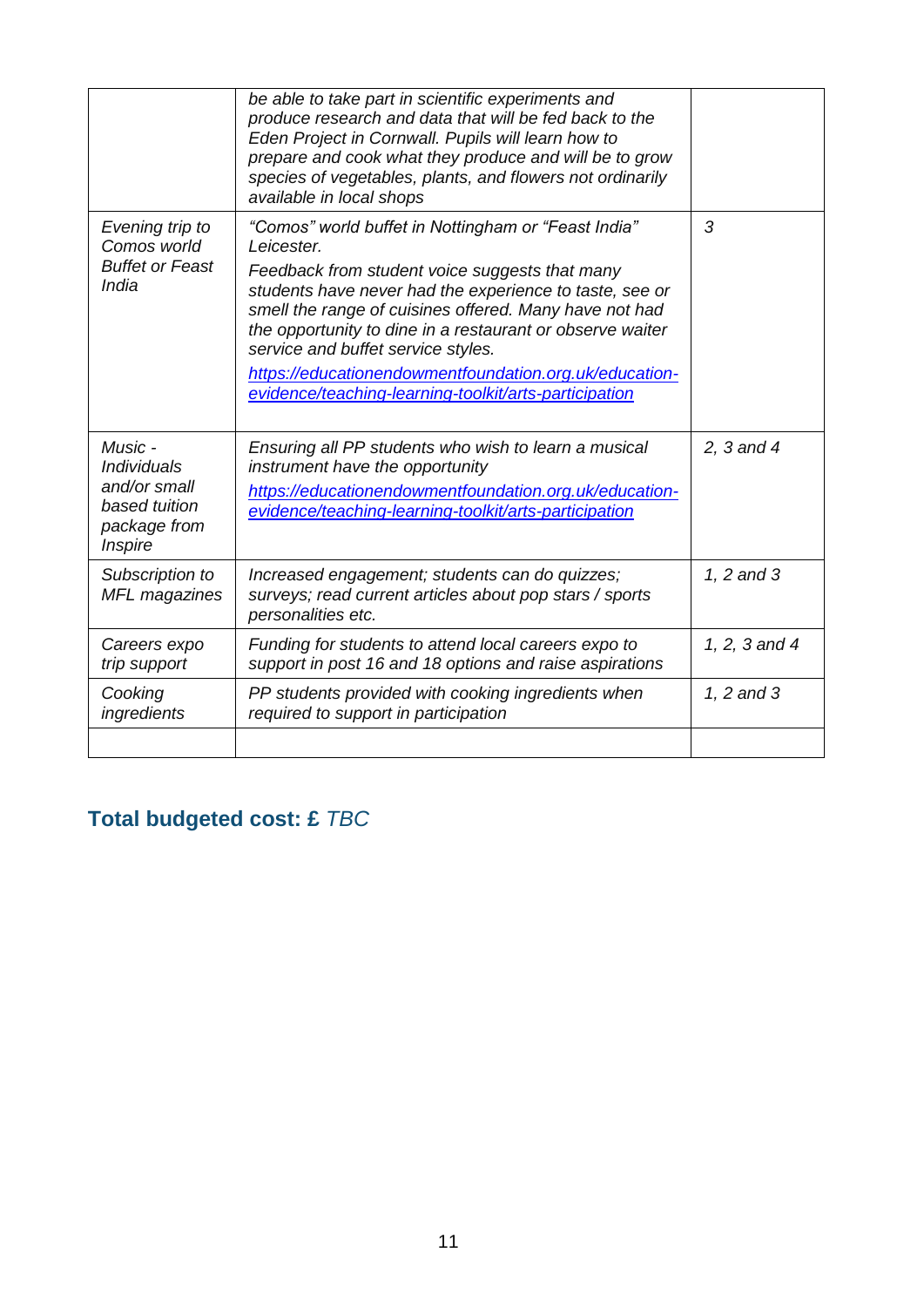# **Part B: Review of outcomes in the previous academic year**

#### **Pupil premium strategy outcomes**

This details the impact that our pupil premium activity had on pupils in the 2020 to 2021 academic year.

*The last 18 months have presented many challenges for all schools and our academy*  was no different. The disruptions and lost learning along with the emotional impact of *Covid on our young people has been immeasurable.* 

*This was especially challenging for our disadvantaged students and was noticeable in the final KS4 outcomes. Last years Year 11 cohort overall achieved a P8 score of 0.28 but our PP students came through at -0.69. There was a particular drop off in PP males at -1.13.* 

*Despite this we feel there were some marked successes in our previous PP plan. These have been reflected on, reviewed and improved and so strategies such as our Year 11 breakfast boosters have been renewed but with an even stronger focus on support. The academy has continued to bolster the staffing in the school to ensure all students are exposed to the best quality teaching. PP funding was invested into post 16 careers to support opportunities for students across multiple year groups (predominantly Y11 and Y13) to experience 1-1 careers interviews. This strategy was particularly impactful as 100% of these students secured places in various post-16 and post-18 establishments. Use of tutoring programmes such as MyTutor and First Class Tutoring allowed students to improve their confidence in English, Maths and Science and student voice presented positive feedback from this.* 

*The outcomes do suggest our journey is still going and as a result a new role in the school has been generated for an ASL to take a strategic overview of all PP progress across the academy. We have returned to the research and evidence review in planning our new approach and are confident to see continued improvement*

### **Externally provided programmes**

*Please include the names of any non-DfE programmes that you purchased in the previous academic year. This will help the Department for Education identify which ones are popular in England*

| Programme   | <b>Provider</b> |
|-------------|-----------------|
| 1:1 tuition | <b>MyTutor</b>  |